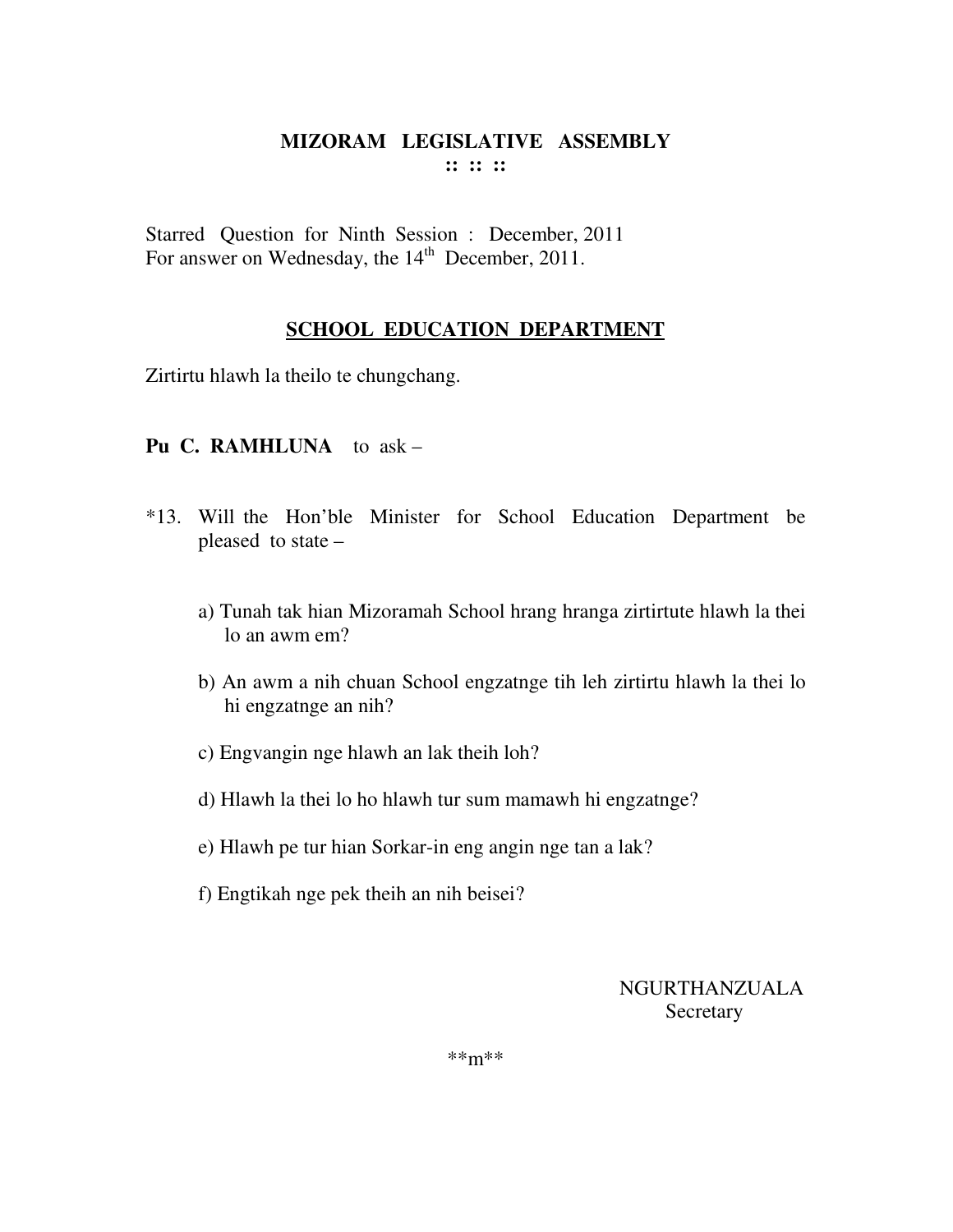Starred Question for Ninth Session : December, 2011. For answer on Wednesday, the 14<sup>th</sup> December, 2011.

# **GENERAL ADMINISTRATION DEPARTMENT**

Bairabi – Sairang Rel kawng chungchang

#### **Pu T.T. ZOTHANSANGA** to ask –

\*14. Will the Hon'ble Minister for General Administration Department be pleased to state –

Bairabi – Sairang Rel kawng siam nan pawisa engzatnge ruahman a nih ?

NGURTHANZUALA Secretary

….h…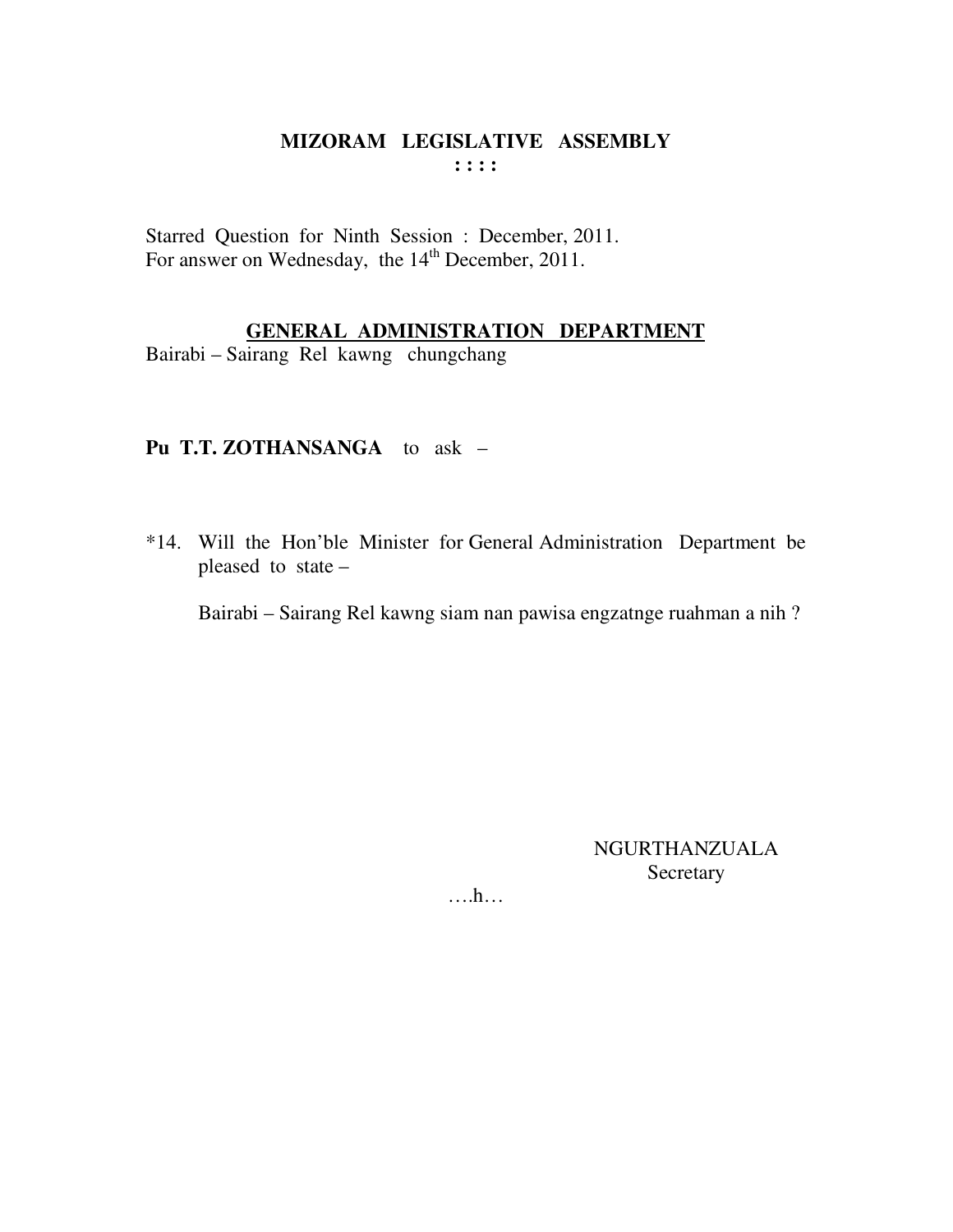Starred Question for Ninth Session : December, 2011. For answer on Wednesday, the  $14<sup>th</sup>$  December, 2011.

# **HEALTH & FAMILY WELFARE DEPARTMENT**

Nursing Hostel chungchang.

# **Pu HMINGDAILOVA KHIANGTE** to ask -

\*15. Will the Hon'ble Minister for Health & Family Welfare Department be pleased to state –

Thingdawl khaw daia Nursing Hostel awm tur hmunah hian Building engzatnge sak tura ruahman a nih ?

- (a) Building sak hna hi engtikah nge tan a nih ang ?
- (b) He Nursing Hostel hi engtikah nge Commission tum a nih ?

## NGURTHANZUALA Secretary.

…nt…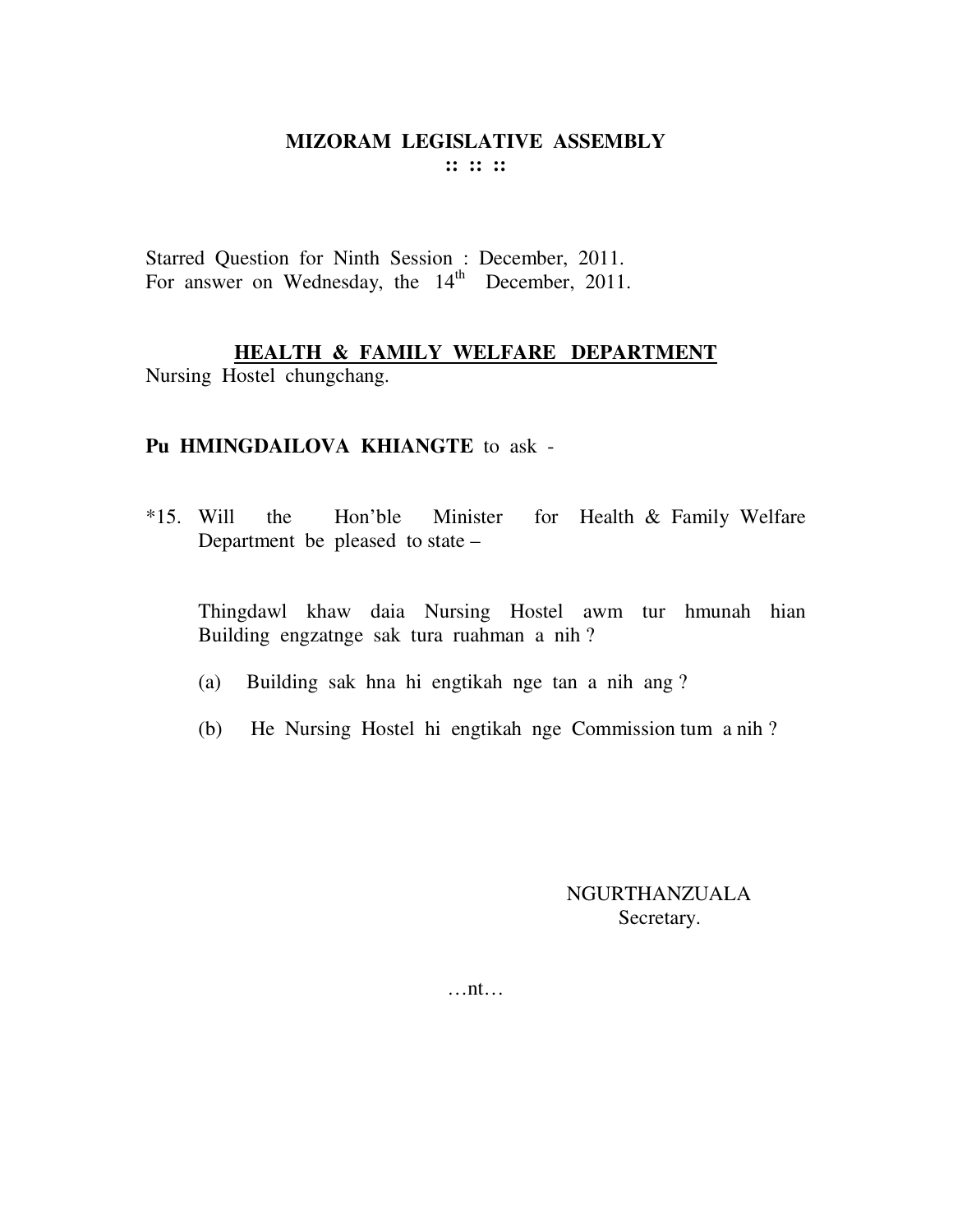Starred Question for Ninth Session : December, 2011. For answer on Wednesday, the 14<sup>th</sup> December, 2011.

#### **GENERAL ADMINISTRATION DEPARTMENT**

Sangau-a Civil S.D.O. dah chungchang

# **Pu LALDUHOMA** to ask –

- \*16. Will the Hon'ble Minister for General Administration Department be pleased to state –
	- a) Sangau-ah hian Civil S.D.O. dah tumna a awm em ?
	- b) A awm chuan engtikah nge dah a nih ang ?

NGURTHANZUALA Secretary

….h…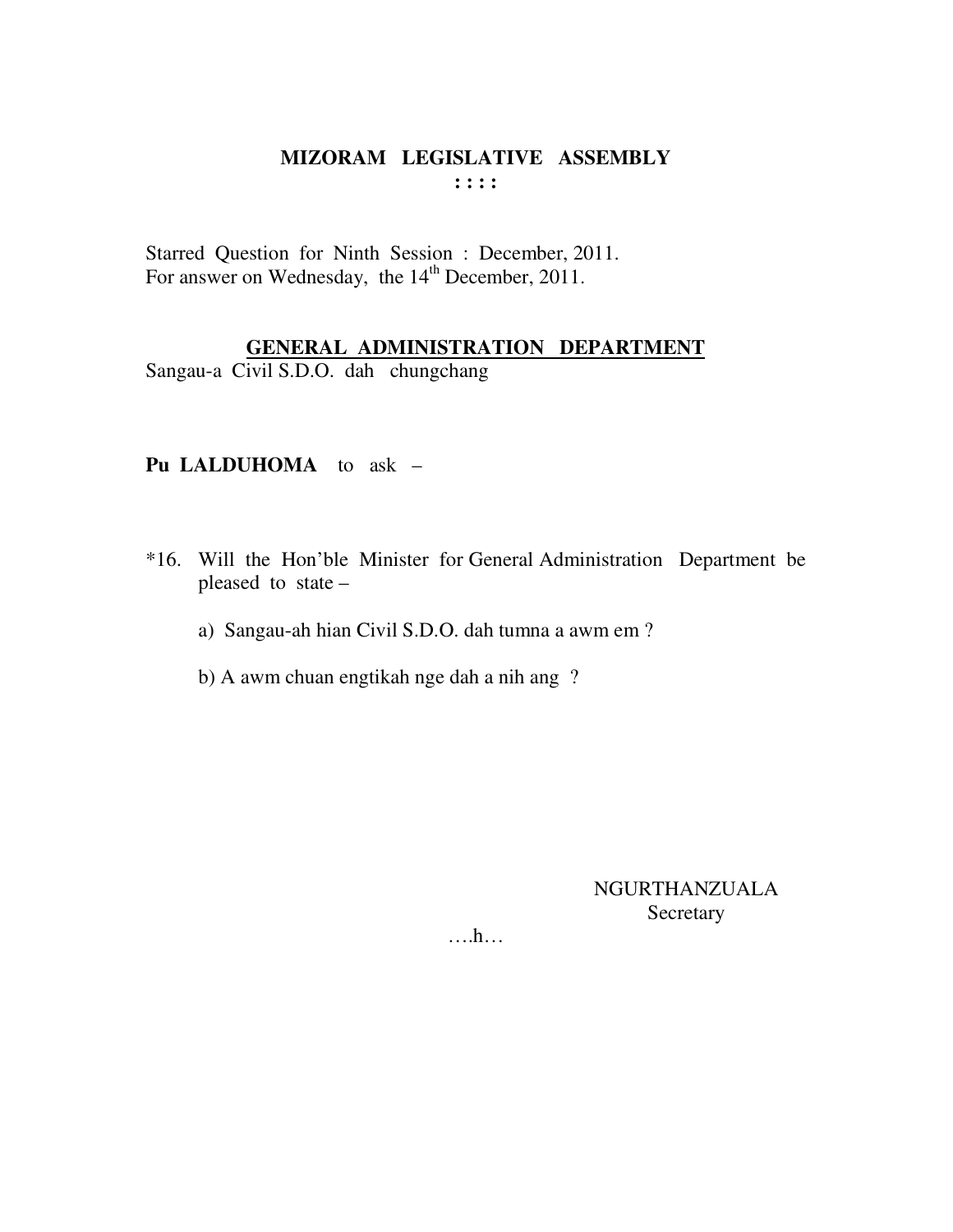#### MIZORAM LEGISLATIVE ASSEMBLY  $1:1:1$

Starred Question for Ninth Session : December, 2011.<br>For answer on Wednesday, the 14<sup>th</sup> December, 2011.

# **HOME DEPARTMENT**

Cachar SSA school chungchang

# Pu T.T.ZOTHANSANGA to ask -

\*17. Will the Hon'ble Minister for Home Department be pleased to state  $-$ 

Mizoram chhungah Cachar SSA school a awm em?

NGURTHANZUALA Secretary

 $...st...$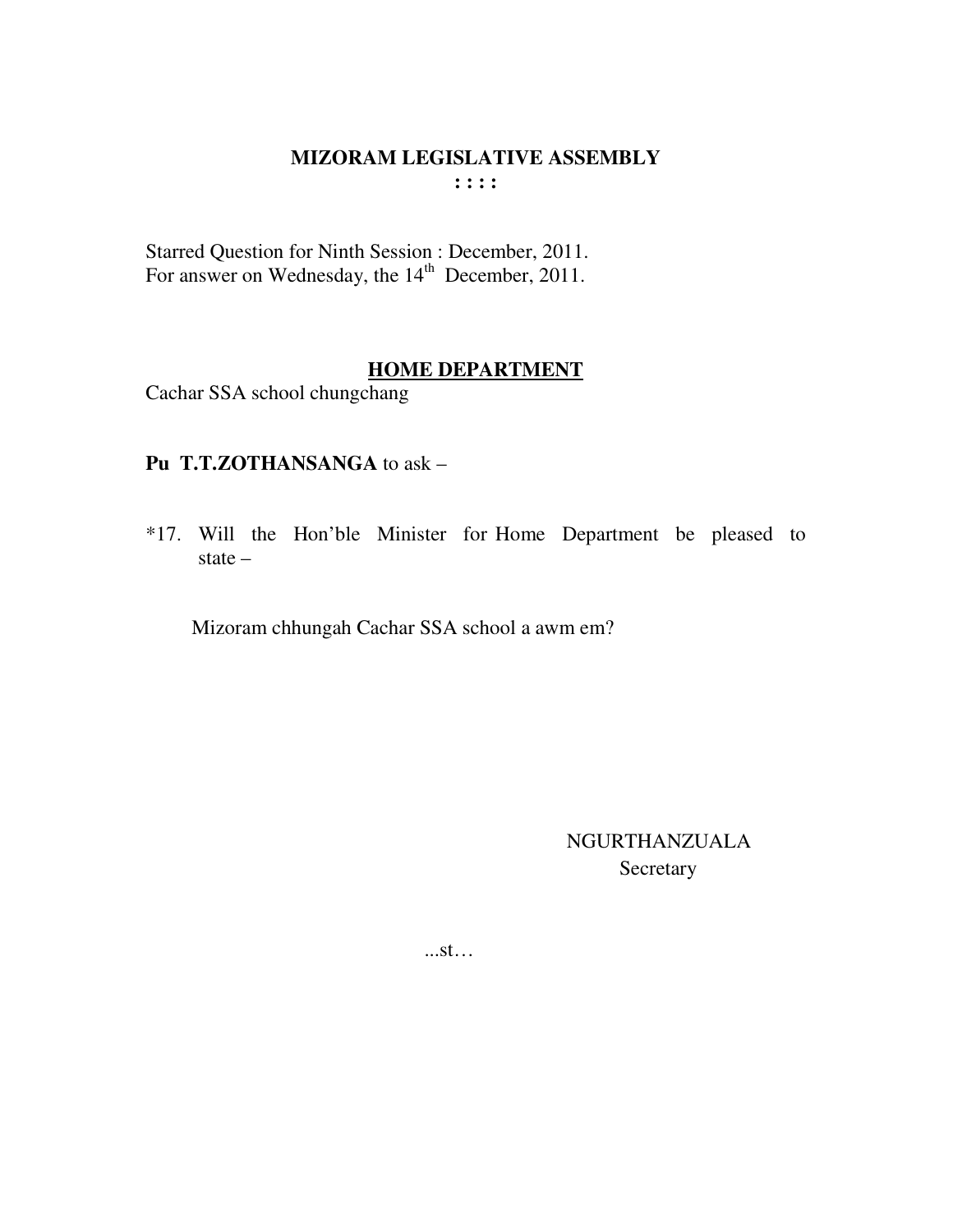Starred Question for Ninth Session : December, 2011 For answer on Wednesday, the  $14<sup>th</sup>$  December, 2011.

#### **PUBLIC WORKS DEPARTMENT**

Chawngte 'P' – Vaseikai kawng chungchang.

#### **Pu C. RAMHLUNA** to ask –

- \*18. Will the Hon'ble Minister for Public Works Department be pleased to state –
	- a) Chawngte 'P' Vaseikai kawng PMGSY Scheme atanga laih mek hi tute nge Contractors?
	- b) He kawng hi engatinge laih chhunzawm a nih tak loh?

NGURTHANZUALA **Secretary**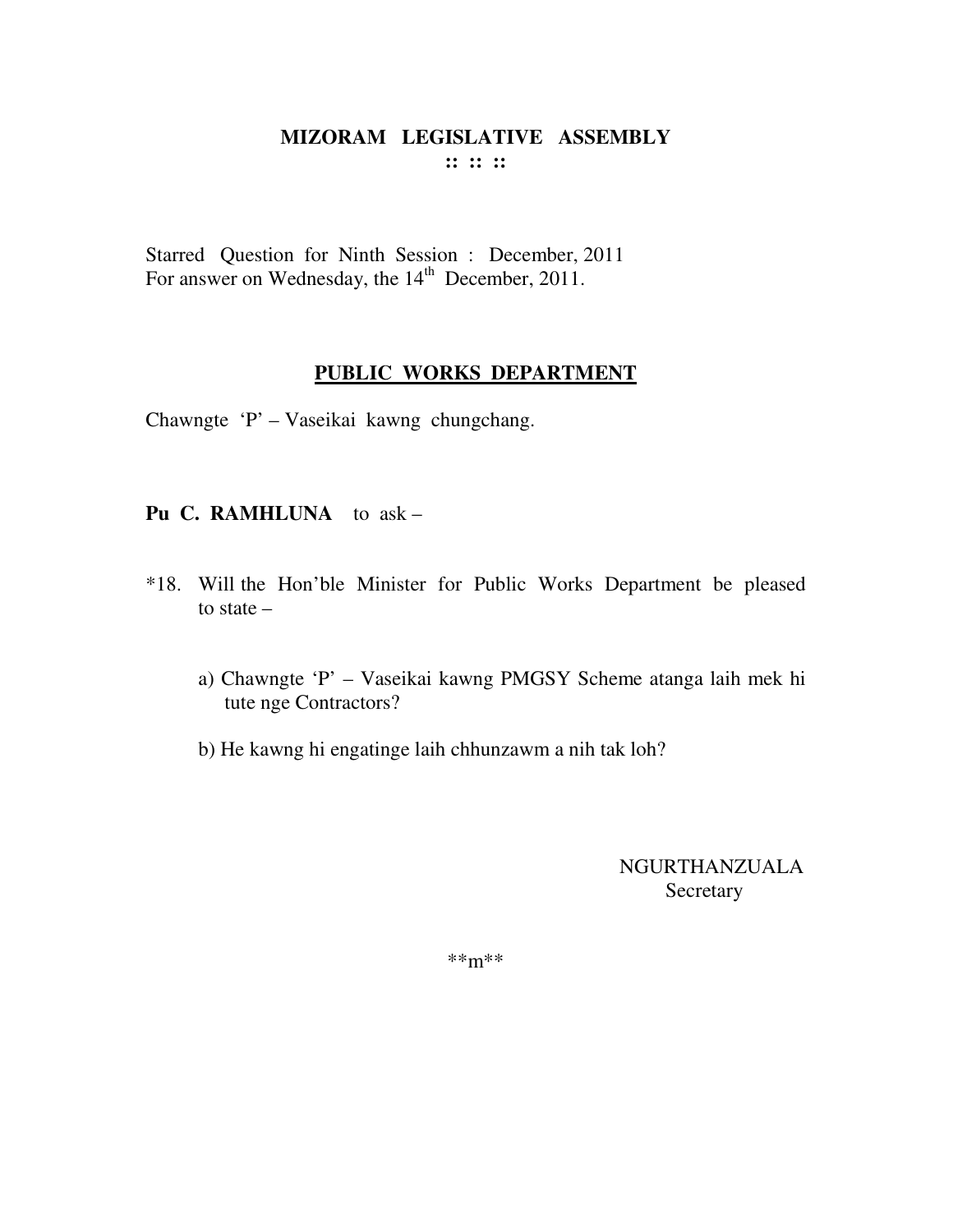Starred Question for Ninth Session : December, 2011 For answer on Wednesday, the 14<sup>th</sup> December, 2011

# **HEALTH & FAMILY WELFARE DEPARTMENT**

Sangau P.H.C. chungchang -

Pu LALDUHOMA to ask -

Hon'ble  $*19.$  Will Health & Family Welfare the Minister for Department be pleased to state -

Sangau PHC ah hian Doctor dah thuai tum a ni em?

**NGURTHANZUALA** Secretary.

\*\*\* $V$ \*\*\*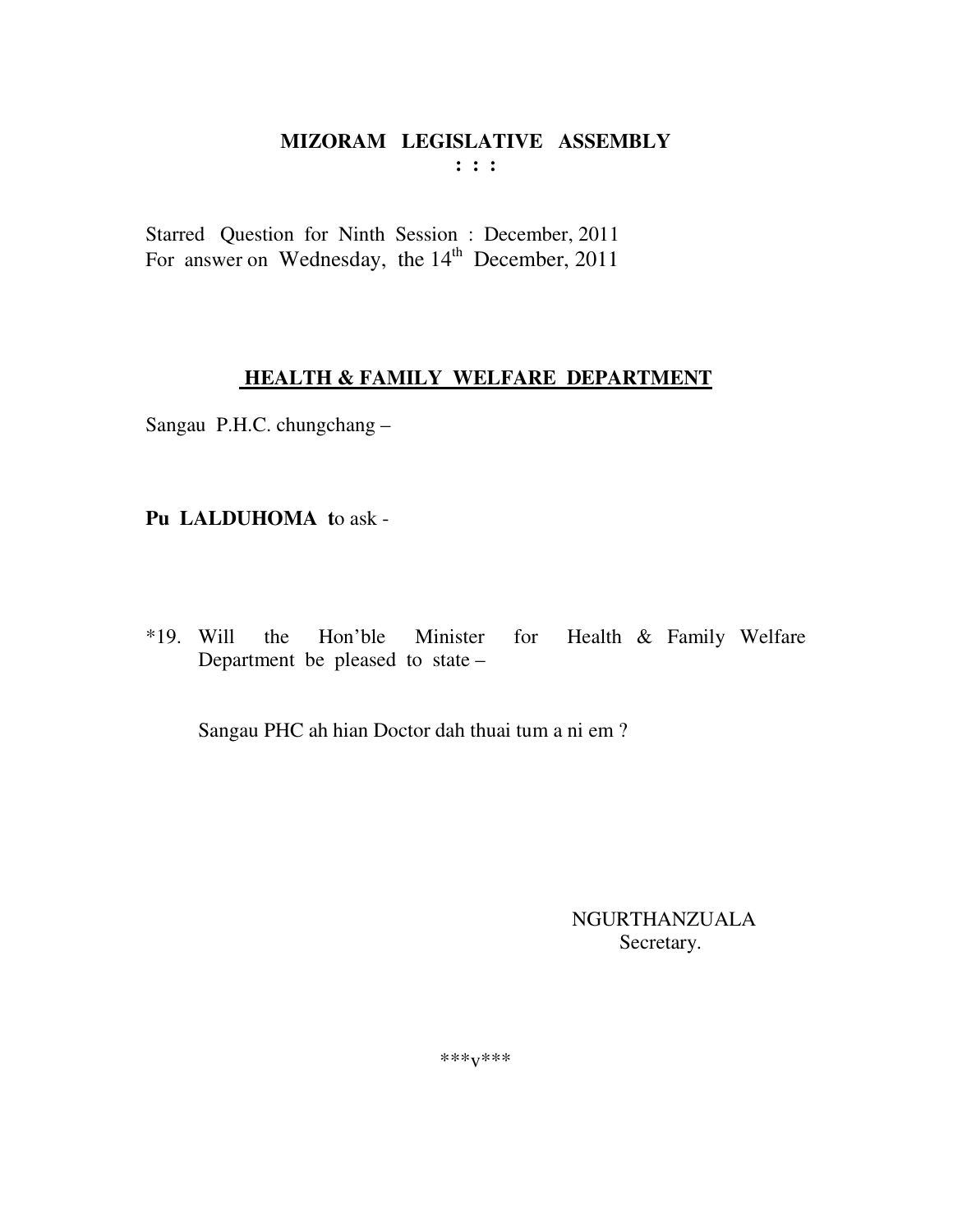Starred Question for Ninth Session : December, 2011 For answer on Wednesday, the 14<sup>th</sup> December, 2011

# **PUBLIC WORKS DEPARTMENT**

North Chaltlang – Tuirial Bamboo Link Road chungchang –

# **Pu HMINGDAILOVA KHIANGTE** to ask –

\*20. Will the Hon'ble Minister for Public Works Department be pleased to state –

 North Chaltlang – Tuirial Bamboo link Road contractor engzatinnge an chanpual lai zo tawh ?

- a) Engzatinnge an chanpual laizo lo ?
- b) An laih tawh leh an la laih loh te hi Percentage wise in a hriat theih em ?

 NGURTHANZUALA Secretary

\*\*\*v\*\*\*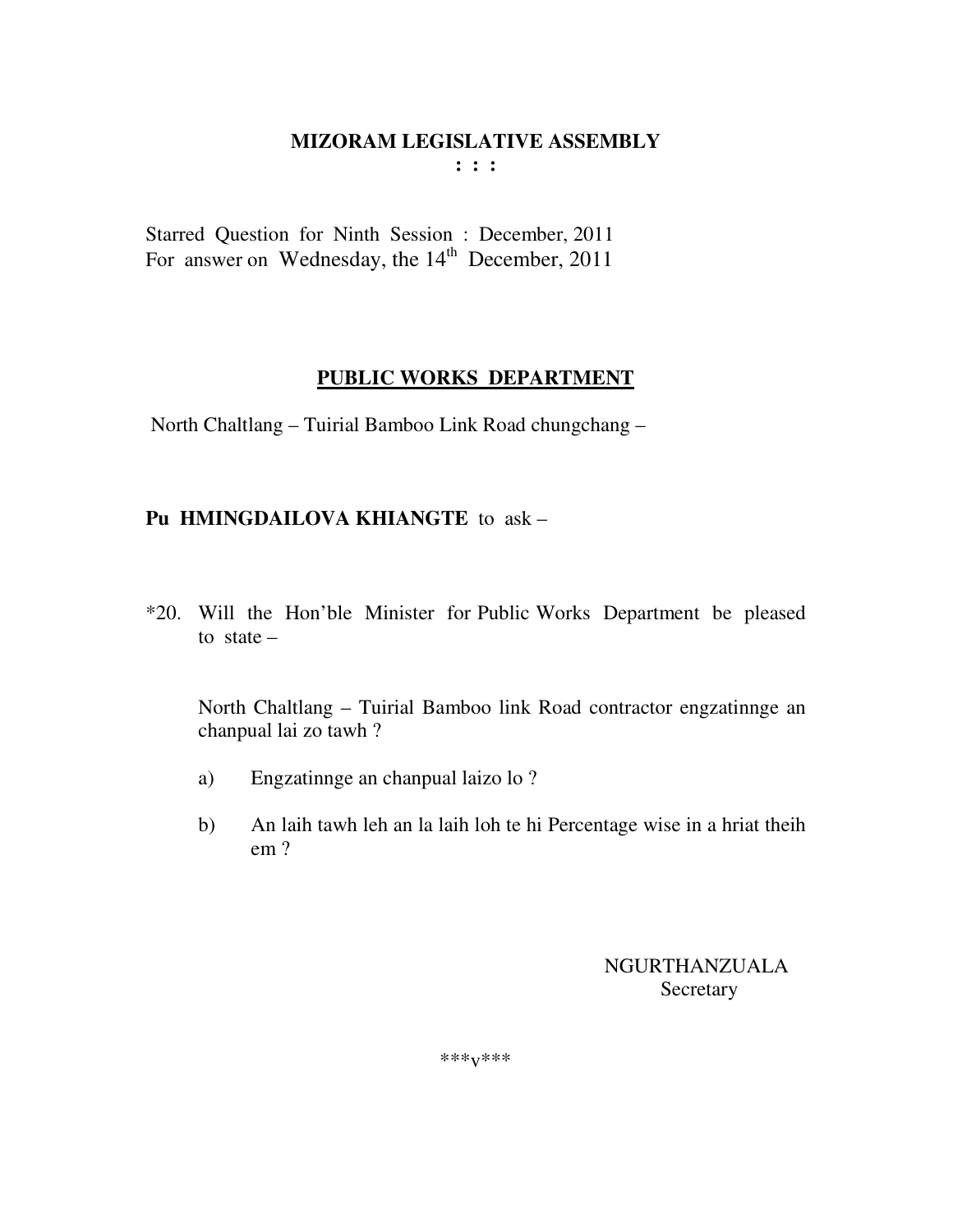Starred Question for Ninth Session : December, 2011. For answer on Wednesday, the 14<sup>th</sup> December, 2011.

## **HEALTH & FAMILY WELFARE DEPARTMENT**

Mizoram mipuite thihna chhan chungchang

## **Pu T.T. ZOTHANSANGA** to ask –

\*21. Will the Hon'ble Minister for Health & Family Welfare Department be pleased to state –

Mizorama mipuite thihna chhan tam ber eng natna nge ?

NGURTHANZUALA Secretary

….h…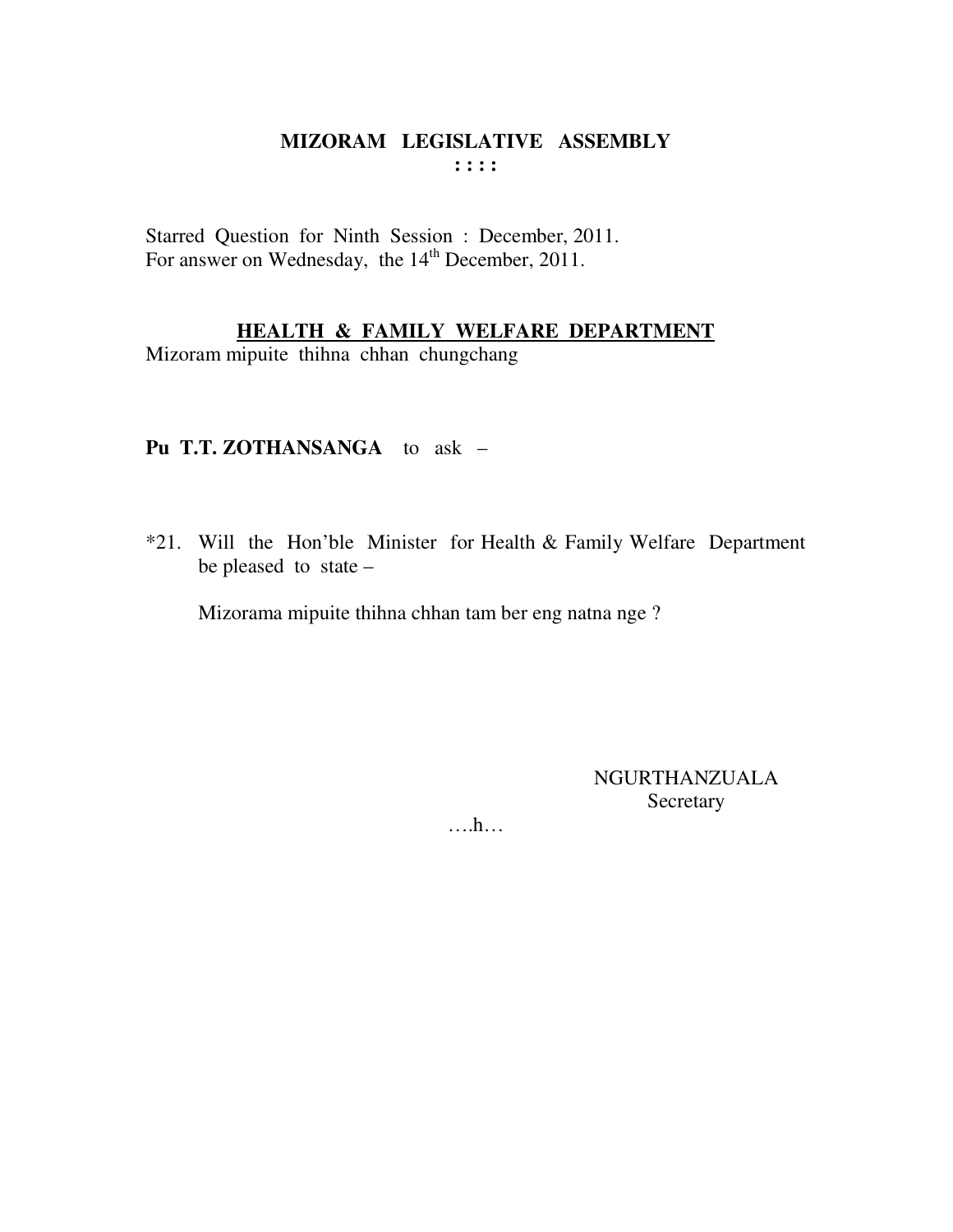Starred Question for Ninth Session : December, 2011. For answer on Wednesday, the 14<sup>th</sup> December, 2011.

# **HIGHER & TECHNICAL EDUCATION DEPARTMENT**

Mizoram Scholarship Board chungchang.

#### **Pu C. RAMHLUNA** to ask -

- \*22. Will the Hon'ble Minister for Higher & Technical Education Department be pleased to state –
	- (a) Mizoram Scholarship Board hi Department hranah puan a ni ta em ni ?
	- (b) A nih chuan tunge Director/Secretary ?
	- (c) Mizoram Scholarship Board Members-te hi tute nge ?

NGURTHANZUALA Secretary.

…nt…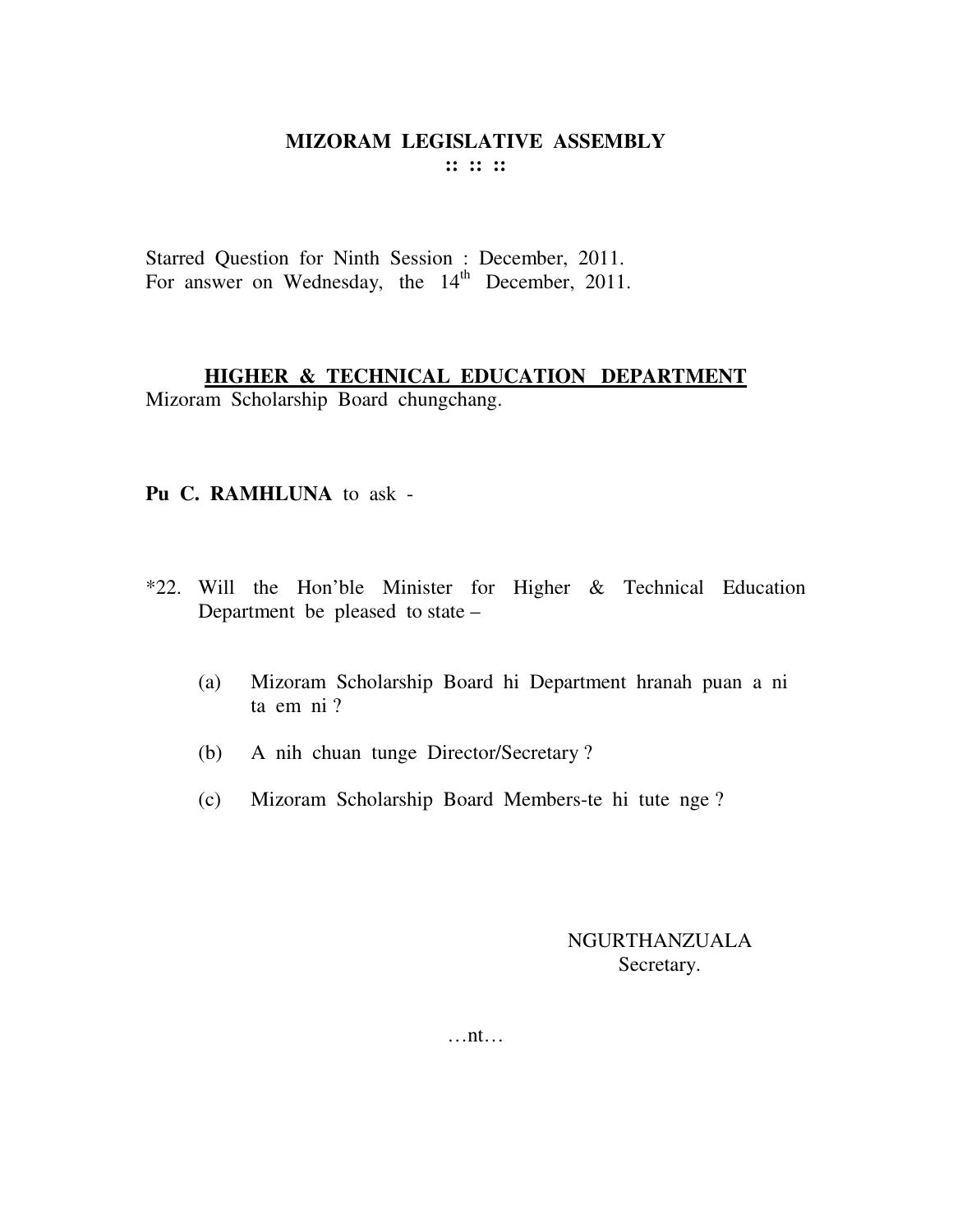Starred Question for Ninth Session : December, 2011 For answer on Wednesday, the  $14<sup>th</sup>$  December, 2011.

#### **PUBLIC WORKS DEPARTMENT**

Saibawh – Vathuampui kawng chungchang.

#### **Pu C. RAMHLUNA** to ask –

- \*23. Will the Hon'ble Minister for Public Works Department be pleased to state –
	- a) Saibawh Vathuampui kawng PMGSY atanga kum 5 vel kal ta a laih zawh tawh hi metal road a siam tumna a awm hnai em?

NGURTHANZUALA Secretary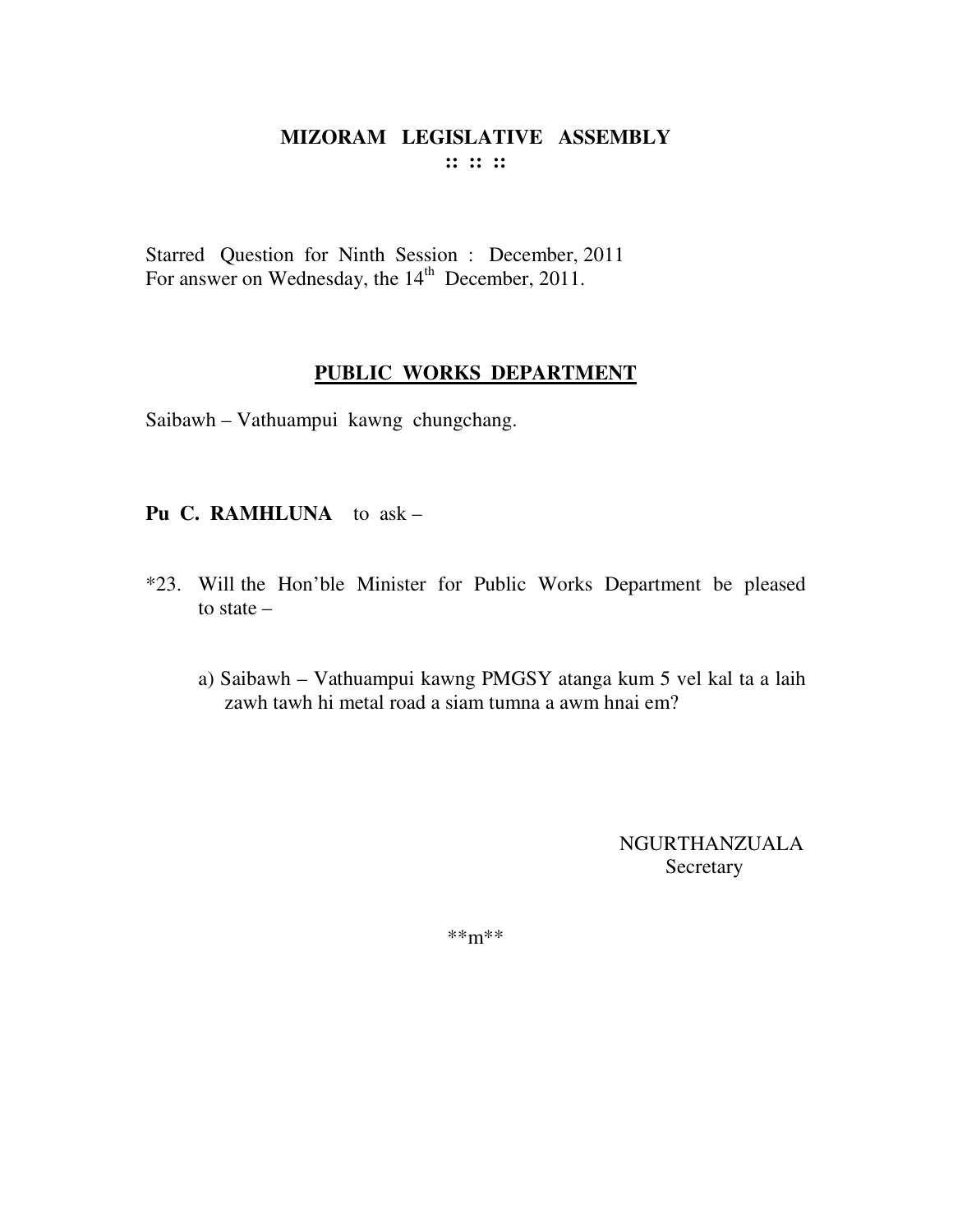Starred Question for Ninth Session : December, 2011. For answer on Wednesday, the 14<sup>th</sup> December, 2011.

## PUBLIC WORKS DEPARTMENT

Serkhan-Bangla Road Upgradation chungchang

## Pu HMINGDAILOVA KHIANGTE to ask -

\*24. Will the Hon'ble Minister for Public Works Department be pleased to state  $-$ 

Serkhan – Bangla Road Upgradation-in a tihchhiat tur mimal in leh huan thlaite zangnadawm dan tur tihfel a ni tawh em?

> NGURTHANZUALA Secretary

 $\dots$ ...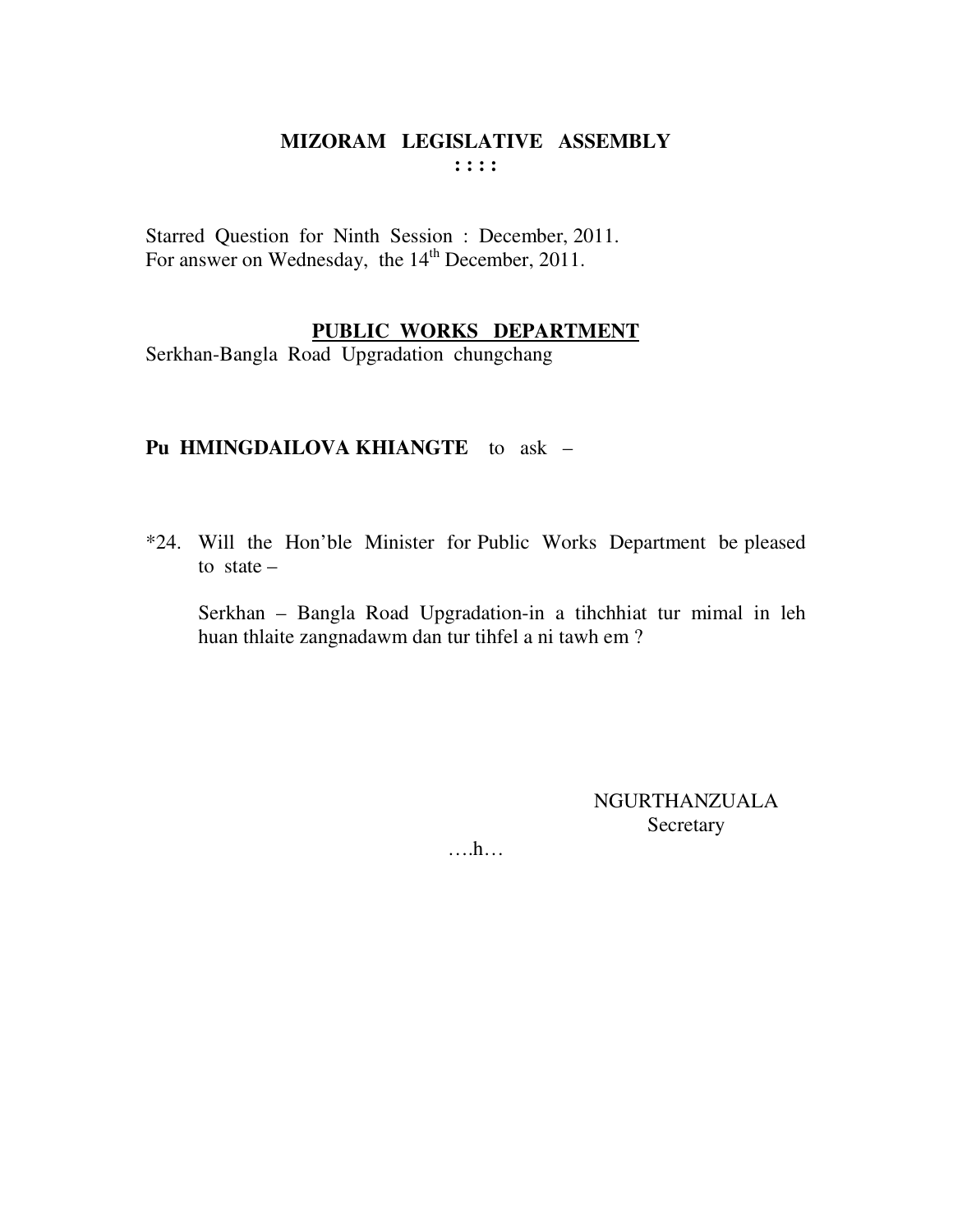Starred Question for Ninth Session : December, 2011 For answer on Wednesday, the  $14<sup>th</sup>$  December, 2011

# **PUBLIC HEALTH ENGINEERING DEPARTMENT**

Ch. Chhunga High School tui pek chungchang -

# **Pu LALDUHOMA** to ask –

\*25. Will the Hon'ble Minister for Public Health Engineering Department be pleased to state –

 Ch. Chhunga High School hi engtikah nge Tui connection pek ve a nih theih ang ?

> NGURTHANZUALA Secretary.

\*\*\*v\*\*\*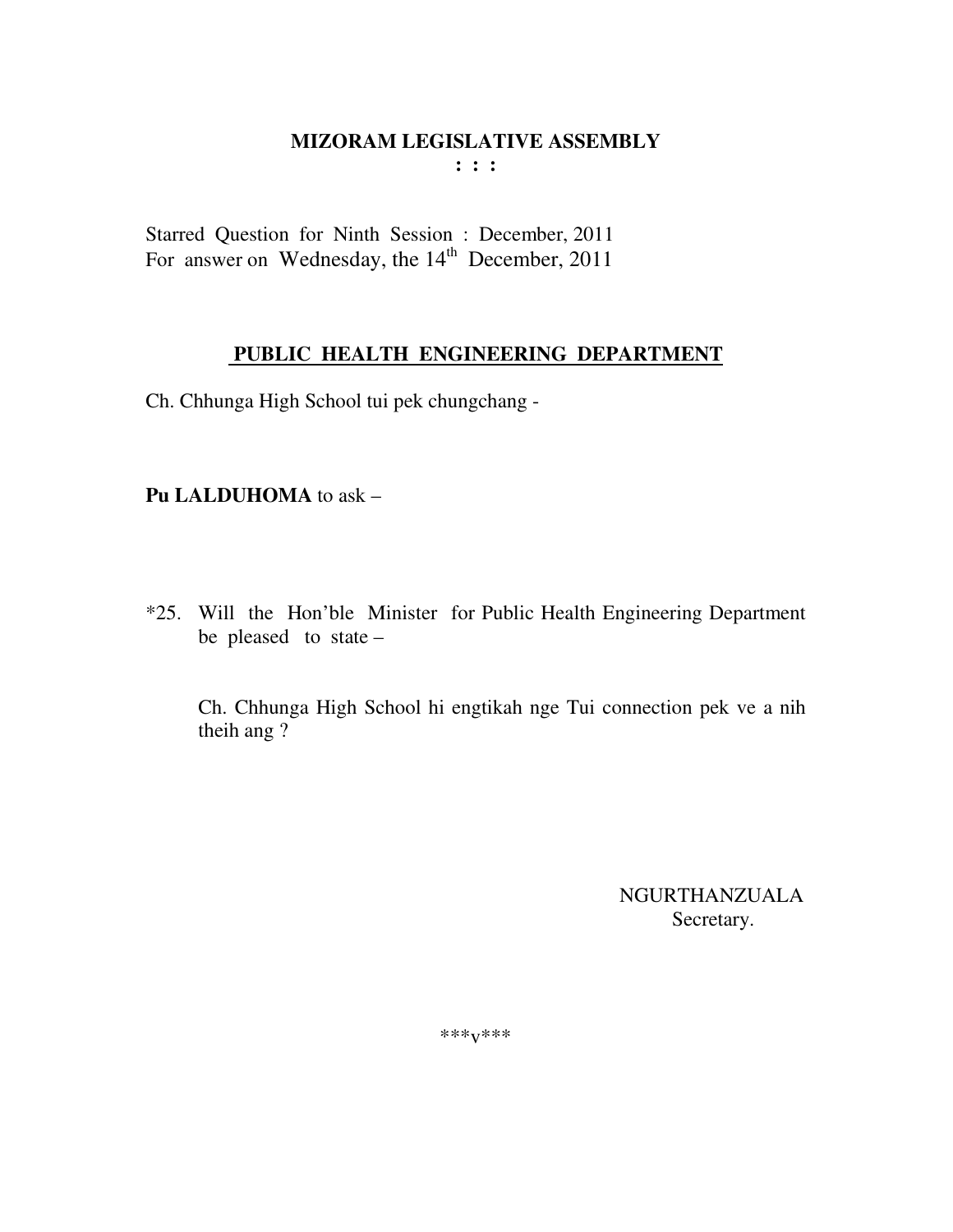Starred Question for Ninth Session : December, 2011 For answer on Wednesday, the 14<sup>th</sup> December, 2011.

# **PUBLIC HEALTH ENGINEERING DEPARTMENT**

Water Tank leh tui connection chungchang.

## **Pu LALDUHOMA** to ask –

- \*26. Will the Hon'ble Minister for Public Health Engineering Department be pleased to state –
	- a) Sakawrtuichhun Water Tank thar siam hi a tet avangin a hlui hi tichhe lovin a hman kawp theih ang em?
	- b) Aizawl West-I huam chhunga Veng engemawzat, mimal tui connection la nei ve lo te hian engtikahnge connection an neih ve theih ang?

NGURTHANZUALA Secretary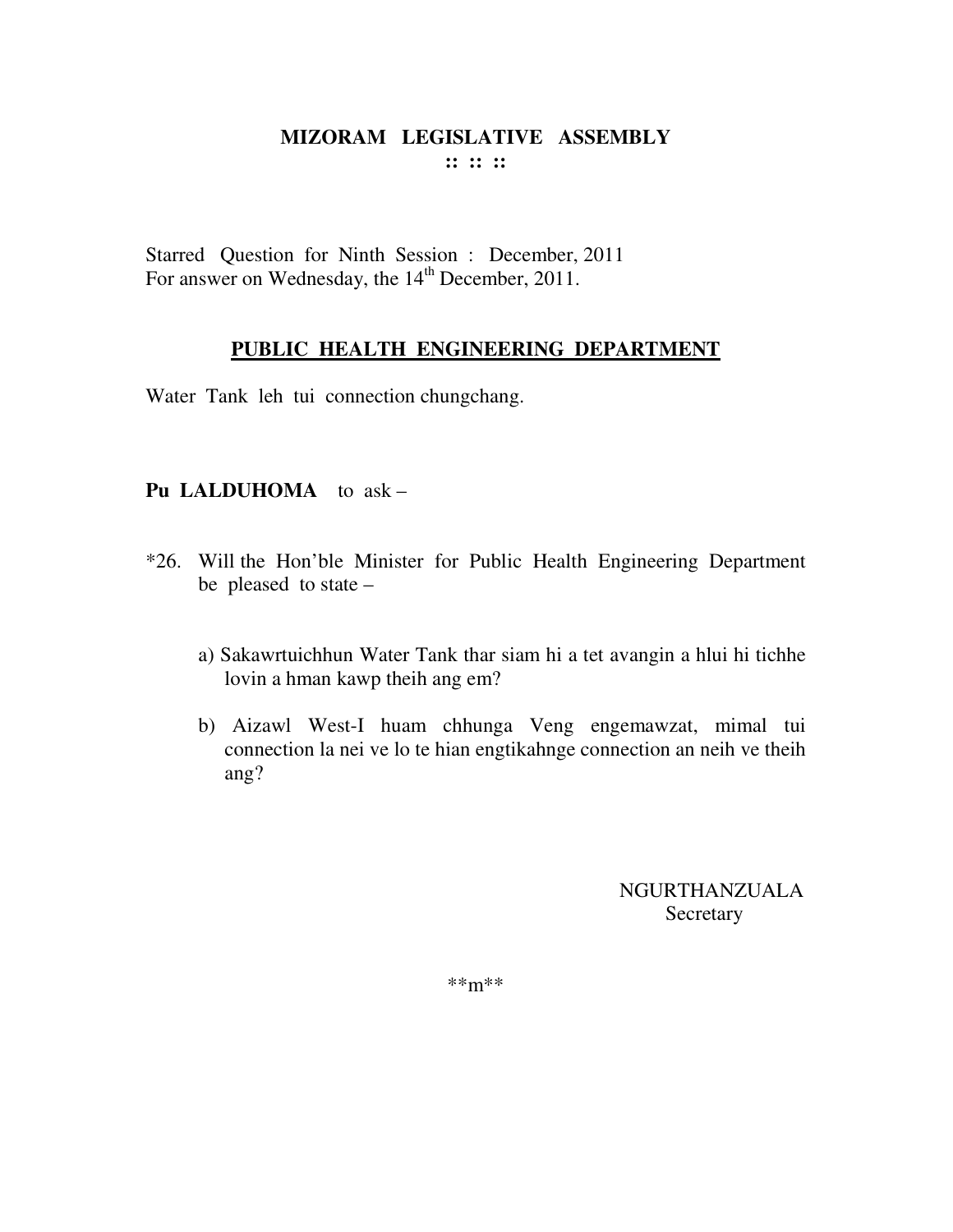Starred Question for Ninth Session : December, 2011 For answer on Wednesday, the  $14<sup>th</sup>$  December, 2011.

# **SPORTS & YOUTH SERVICES DEPARTMENT**

Rajiv Gandhi Sports Stadium Blue Print chungchang.

**Lt. Col. Z.S. ZUALA** to ask –

\*27. Will the Hon'ble Minister for Sports & Youth Services Department be pleased to state –

 Rajiv Gandhi Sports Stadium, Mualpuia sak mek Blue Print Copy min pe thei em?

> NGURTHANZUALA **Secretary**